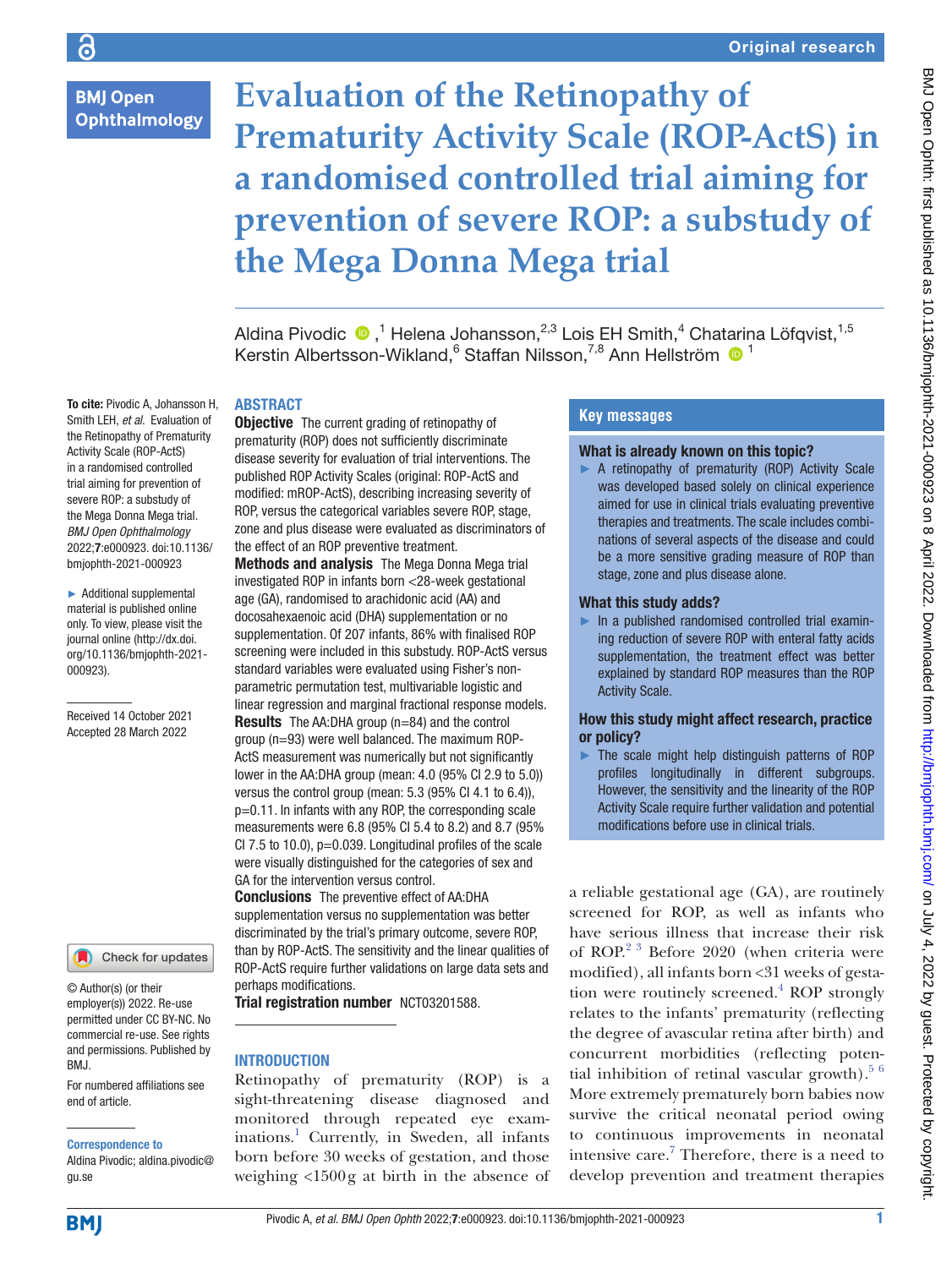for ROP and other morbidities affecting the increasing number of extremely preterm infants.<sup>[8](#page-8-5)</sup>

Today, the severity of ROP is predominantly described through the categorical variables ROP stage, zone and plus disease in clinical trials.<sup>9</sup> However, considering each of these variables separately is thought to insufficiently reflect disease severity. Thus, in 2019, the International Neonatal Consortium was asked to develop and publish an ROP Activity Scale (ROP-ActS) based on several aspects of the disease, aimed to be used as a numerical variable.<sup>10</sup> Only the scale's ordering was taken into account at the development stage. The scale ranges from 0 (no ROP) to 22 (most severe ROP). Based on clinical experience, scorings 1–18 reflect the ranking of each combination of the three variables: ROP stage (1=least severe to 3=most severe), zone (I=most central to III= most peripheral) and plus disease (yes/no). Scores 19–22 are assigned to aggressive posterior ROP, and stages 4a, 4b and 5 constituting different levels of severity of retinal detachment. ROP-ActS was developed for potential use in clinical trials as a scale describing the severity of ROP with greater sensitivity than the previously used categorical variables. $10^{-11}$  Such a scale if linear with respect to relevant outcomes could help reduce the sample size in clinical trials and thereby accelerate the investigation of a therapy.

To date, ROP-ActS has been evaluated in one ROP screened cohort where a small modification of the scale was proposed (mROP-ActS).<sup>12</sup> In the Mega Donna Mega (MDM) trial, designed by our group to study preventive effects of arachidonic acid (AA) and docosahexaenoic acid (DHA) supplementation on severe ROP (stage 3 and type 1), we demonstrated that the incidence of severe ROP was 50% lower in the AA:DHA group compared with the control group. $^{13}$  In the current study, we evaluated the mean levels of the maximum ROP-ActS scores in the two randomised groups from the MDM cohort. We compared the scale's ability to discriminate the preventive effect of AA:DHA versus using the current standard regarding severe ROP, stage, zone and plus disease. Lastly, we studied the longitudinal patterns of ROP-ActS by treatment group, overall, and in selected subgroups.

### MATERIALS AND METHODS

Written informed consent was obtained from the parents/guardians of all included infants. Patients or the public were not involved in the design, or conduct, or reporting, or dissemination plans of our research.

A detailed description of the design, treatment, primary and secondary analyses and safety evaluations is available in the MDM's original publication.<sup>[13](#page-8-9)</sup>

#### Study population

The MDM trial included infants born before 28-week GA from three (Gothenburg, Lund and Stockholm) neonatal intensive care units in Sweden from December 2016 to August 2019. Out of 207 infants, randomised to receive either supplementation or non-supplementation

of AA:DHA (1:1), 177 (85.5%) were included in the current substudy having a final evaluation from ROP screening examinations, 84 (82.4%) in the AA:DHA and 93 (88.6%) infants in the control group, comprising the full analysis set, see [figure](#page-2-0) 1. The randomisation was stratified by centre and GA categories (<25 weeks, 25–26 weeks and 27 weeks).

## Study treatment

The interventional arm received AA:DHA supplementation (Formulaid, 100:50mg/kg/day) starting within 3days of postnatal age (PNA) up to 40 weeks of postmenstrual age (PMA). Both randomisation groups received conventional treatment according to national and local guidelines.

## Study procedures

ROP screening and management was performed following current national guidelines.<sup>[4](#page-8-2)</sup> SD scores (SDS) for weight, length and head circumference at birth were standardised for GA and sex using Swedish reference based on 800000 healthy singletons born 1990–1999.<sup>14</sup> The diagnosis of necrotising enterocolitis (NEC) was based on the criteria by Walsh and Kliegman with stage 2A or greater considered as disease.<sup>15</sup> Patent ductus arteriosus (PDA) was diagnosed based on the need for surgical or medical treatment. For diagnosis of intraventricular haemorrhage (IVH, grades 0–4), cranial ultrasound was performed on postnatal days 3 and 7. Bronchopulmonary dysplasia (BPD) was diagnosed based on the need for supplemental oxygen at 36 months PMA. Sepsis was defined by clinical symptoms, C reactive protein >20mg/ dL or interleukin  $6 > 1000 \text{ pg/mL}$  either confirmed or not by blood culture.

## Study outcomes

The main study outcomes were ROP-ActS and mROP-ActS [\(online supplemental table 1](https://dx.doi.org/10.1136/bmjophth-2021-000923)). The outcomes severe ROP (yes/no), defined as ROP stage 3 or type 1 ROP, ROP stage (none, 1, 2 or 3), zone (I, II or III, none; grouping zone I and II in one category in the statistical tests due to low frequency of zone I) and plus disease (yes/no), were compared to ROP-ActS. ROP treatment was defined following early treatment for ROP criteria.<sup>[16](#page-8-12)</sup> ROP stages were defined using the International Classi-fication of ROP.<sup>[9](#page-8-6)</sup> The most severe outcome of the two eyes was analysed on patient level and described longitudinally using PNA as time scale.

## Statistical analysis

Statistical methods and analyses were prespecified in a statistical analysis plan.

ROP-ActS has not been studied in a prevention trial before, and it has not yet defined a minimal clinically relevant difference. SD of 5.2 was observed in the retrospective cohort where first validation of ROP-ActS was performed, selecting infants with GA <28 weeks. Assuming a difference of 2 and 2.5 scores in ROP-ActS, SD of 5.2,  $\alpha$  of 0.05, with a two-sided Fisher's non-parametric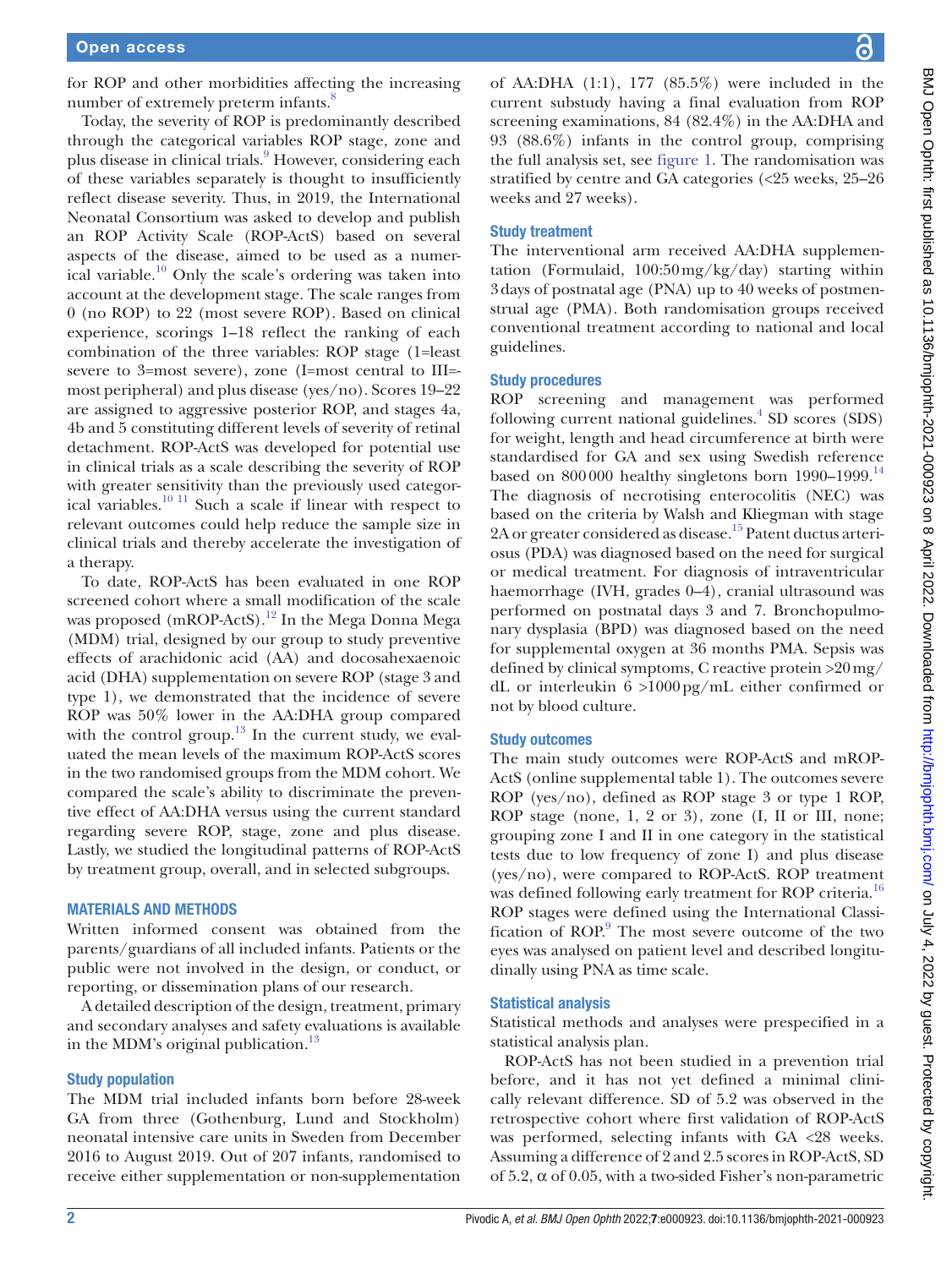# Mega Donna Mega Trial



Figure 1 Study flow chart. AA, arachidonic acid; DHA, docosahexaenoic acid; ROP, retinopathy of prematurity; MDM, Mega Donna Mega.

permutation test, a cohort including 84 infants in the AA:DHA and 93 infants in the control group would have a power of 72% and 88% to detect a difference between the two treatment groups.

Continuous variables were described by mean, SD, median and range, or median and IQR, as applicable. Categorical variables were described by number and percentage. For test of differences between the two treatment groups with respect to continuous variables, Fisher's non-parametric permutation test was used. For ordered categorical variables, Mantel-Haenszel  $\chi^2$  trend test was used, and for dichotomous variables, Fisher's exact test was used.

The primary analysis was performed using Fisher's nonparametric permutation test and described by the mean difference with 95% CIs of ROP-ActS between the two treatment groups. Adjusted analysis was performed using multivariable linear regression with ROP-ActS, stage and zone as separately evaluated dependent variables, treatment group as main effect variable, adjusting for GA and centre. Distribution of residuals was reviewed in the diagnostic plots and found satisfactory. In a similar way, logistic regression was used for adjusted analyses of severe ROP, and plus disease. Post-hoc analysis was performed by reproducing the primary and adjusted analyses on a subgroup of infants with any ROP.

<span id="page-2-0"></span>In order to visually compare the linearity characteristic of ROP-ActS and mROP-ActS in the current cohort, as was previously evaluated on a retrospective cohort, the two scale variables were studied against ROP treatment.<sup>[12](#page-8-8)</sup> Percentage of infants with ROP treatment among those having reported a certain score was presented in a bar chart.

Longitudinal ROP-ActS values were analysed using marginal fractional response models with binomial distribution and logit link function. The dependent variable was a fractional variable, ROP-ActS divided by 22 (the maximum score). The time was modelled with natural cubic splines and within infant correlation of values over time using spatial covariance structure. These analyses were performed on two data sets: (1) all infants and values at risk, representing collected data from ROP screening examinations over time, and (2) all infants and collected values from ROP screenings including imputed no ROP during the follow-up, that is, for those infants that stop their screening before PNA week 30 or PMA week 50, whichever occurs first, zeros were imputed every 2nd week. Analyses were performed overall for intervention versus control and separately by sex and GA strata (22–24 weeks, 25–26 weeks and 27 weeks), investigating treatment versus sex and treatment versus GA strata interactions.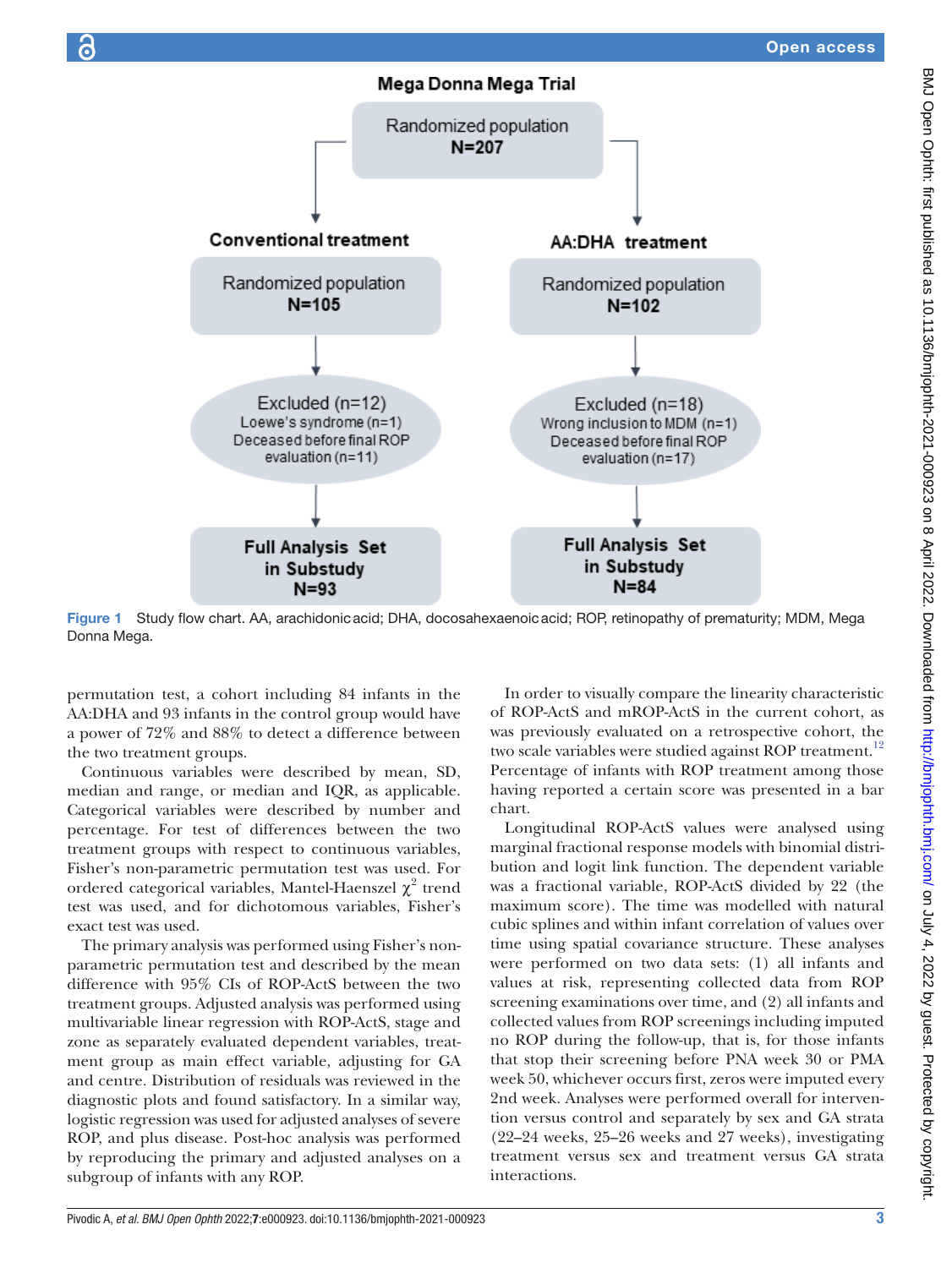All tests were two-sided. Fix sequential testing was aimed to be applied for the control of type 1 error for the confirmatory analyses, the primary analysis being the first one in the order. The primary analysis could not be confirmed. Hence, no other analyses in the prespecified sequential order were of relevance for evaluation. Statistical models examining longitudinal data were considered exploratory and, therefore, not confirmative. Analyses were performed using SAS software V.9.4.

## RESULTS

#### Study population

There were no statistically significant differences between the two treatment groups with respect to infants' and mothers' characteristics at study start [\(table](#page-4-0) 1). In the AA:DHA and the control group, mean GA was 25.6 weeks (SD: 1.5 weeks) and 25.6 weeks (SD: 1.4 weeks), 40.5% and 46.2% were girls and mean birth weight was 818 g (SD: 205 g) and 795 g (SD: 196 g), respectively. Overall, the incidence of NEC was 7.9%, PDA 53.1%, any IVH grade 39.5%, BPD 53.7% and sepsis 48.0%. The percentage of mothers with any medical history differed numerically between the AA:DHA, 50.0%, and the control group, 36.6%.

The infants were followed up for median 15.4 weeks (IQR: 13.8–17.0 weeks) in the AA:DHA group and median 15.4 weeks (IQR: 13.7–16.9 weeks) in the control group.

# AA:DHA treatment effect on ROP-ActS, mROP-ActS and traditional ROP severity variables

The evaluation of different ROP severity variables comparing the AA:DHA with the control group is presented in [table](#page-5-0) 2. Graphical presentation is available in [online supplemental figure 1A,B,](https://dx.doi.org/10.1136/bmjophth-2021-000923) and the distribution of infants per each maximum score in the [online supple](https://dx.doi.org/10.1136/bmjophth-2021-000923)[mental table 1](https://dx.doi.org/10.1136/bmjophth-2021-000923).

The mean value of maximum ROP-ActS during the study was numerically, but not significantly, lower in the AA:DHA group compared with the control group (mean: 4.0 (95% CI 2.9 to 5.0) versus 5.3 (95% CI 4.1 to 6.4), mean difference: −1.29 (95% CI −2.87 to 0.26), unadjusted p=0.11 and adjusted for GA and centre p=0.057). Hence, the primary analysis could not be confirmed. Somewhat attenuated estimates were obtained for mROP-ActS. Studied on the full analysis set in the MDM cohort, there were significantly fewer infants with severe ROP (the MDM's originally defined primary variable, stage 3 or type 1) in the AA:DHA group than in the control group (mean: 17 (20.2%) vs 34 (36.6%), mean difference: −16.3 (95% CI −30.5 to −2.2), unadjusted p=0.025 and adjusted for GA and centre p=0.0072). No significant differences between the treatment groups were observed for maximum ROP stage, most central zone or plus disease. Post-hoc analyses, performed on the full analysis set, including infants with any ROP, identified the most discriminating variables for the effect of treatment in the

following order: ROP stage, severe ROP, ROP-ActS and mROP-ActS [\(table](#page-5-0) 2).

## ROP-ActS versus mROP-ActS and their relation to ROP treatment

The percentage of infants with ROP treatment among ever reported ROP-ActS/mROP-ActS scores was obtained and presented in [online supplemental figure 2.](https://dx.doi.org/10.1136/bmjophth-2021-000923) In total, 35 infants (19.8%) were treated for ROP, 12 (14.3%) in the AA:DHA supplemented group and 23 (24.7%) in the control group. Among infants with ever reported ROP-ActS score 3 (corresponds to mROP-ActS score 5), 12 (24.0%) were treated for ROP. Among infants with observed ROP-ActS score 5 (corresponds to mROP-ActS score 3), 2 (22.2%) were treated for ROP. No infants had reported ROP-ActS scores 4 (zone III stage 1+), 6 (zone III stage  $2+$ ), 11 (zone II stage  $1+$ ), 12 (zone I stage 2), 15 (zone I stage 1+), 16 (zone I stage 3) and 17 (zone I stage  $2+$ ).

#### AA:DHA treatment effect on longitudinal values of ROP-ActS

Mean curves of ROP-ActS for all infants at risk analysed continuously over time are presented in [figure](#page-6-0) 2A by intervention versus the control group. The analysed data set, including imputed no ROP for infants that stop their screening early, is represented in [online supplemental](https://dx.doi.org/10.1136/bmjophth-2021-000923) [figure 3A,](https://dx.doi.org/10.1136/bmjophth-2021-000923) where the estimates for later time points were pressed toward 0. Using the same longitudinal method for all infants at risk, we observed that there were significant interactions between the treatment group and sex (p=0.0090) and between the treatment group and GA strata (p=0.0048) [\(figure](#page-6-0) 2B–F). The same analyses were performed on the data set, including the imputed values [\(online supplemental figure 3B–F](https://dx.doi.org/10.1136/bmjophth-2021-000923)).

## **DISCUSSION**

Using data from the MDM trial, we could, for the first time, evaluate the advantages and disadvantages of the ROP activity scale on a prospective, controlled, randomised study, where this scale was intended for use. Our study showed that ROP-ActS did not discriminate better for the MDM study's primary variable than the originally defined severe ROP (stage 3 and type 1 ROP), although the AA:DHA treatment group had numerically lower mean levels of ROP-ActS than the control group.

The choice of a study's primary endpoint is crucial when we are interested in demonstrating an effect of a therapy. Besides the chosen statistical methodology, the variable type and the expected effect size, affecting the study's sample size, must fulfil the requirements of being the most clinically relevant candidate, a priori and clearly defined, validated, reliable and evidence based in order to follow recommendations from the authorities[.17](#page-8-13) The MDM trial's primary variable, severe ROP, was an a priori and clearly defined variable. The primary variable was validated and reliable since the diagnosis protocol for ROP stages, and type 1 ROP was followed by all investigating ophthalmologists at the study centres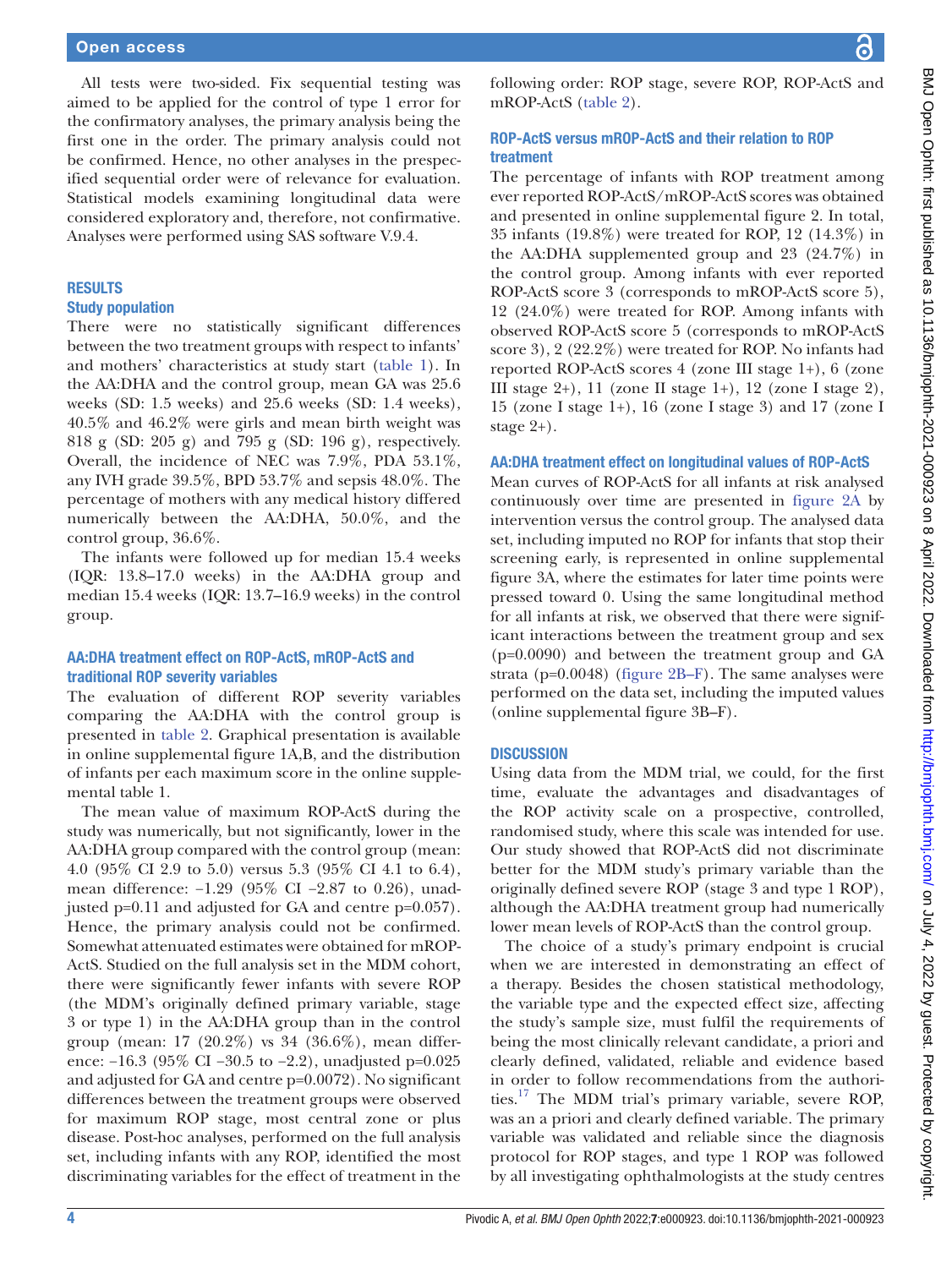<span id="page-4-0"></span>

| Table 1                           | Infants' and mothers' characteristics at study start by treatment group (full analysis set) |                                                 |         |  |
|-----------------------------------|---------------------------------------------------------------------------------------------|-------------------------------------------------|---------|--|
|                                   | <b>Randomised group</b>                                                                     |                                                 |         |  |
|                                   | AA:DHA (n=84)                                                                               | Control (n=93)                                  | P value |  |
| GA (weeks)                        | 25.6(1.5)<br>25.6 (22.6; 27.9)                                                              | 25.6(1.4)<br>25.9 (22.9; 27.9)                  | 0.79    |  |
| Female                            | 34 (40.5%)                                                                                  | 43 (46.2%)                                      | 0.54    |  |
| Birth weight (g)                  | 818 (205)<br>796 (455; 1345)                                                                | 795 (196)<br>770 (425; 1330)                    | 0.45    |  |
| Birth weight SDS 14               | $-0.66(1.25)$<br>$-0.36$ $(-5.06; 1.74)$                                                    | $-0.78(1.16)$<br>$-0.50$ ( $-4.06$ ; 1.22)      | 0.53    |  |
| Birth length (cm)                 | 33.0(2.7)<br>33 (27; 39) n=74                                                               | 33.0(2.8)<br>33 (28.5; 41) n=76                 | 0.99    |  |
| Birth length SDS 14               | $-1.24(1.61)$<br>$-1.02$ (-6.76; 1.42) n=74                                                 | $-1.28(1.55)$<br>$-1.08$ (-4.7; 2.89) n=76      | 0.86    |  |
| Birth head circumference (cm)     | 23.4(1.9)<br>23.4 (18.7; 27.5) n=83                                                         | 23.3(1.8)<br>23.3 (20.2; 27.5) n=91             | 0.76    |  |
| Birth head circumference SDS 14   | $-0.61(0.79)$<br>$-0.51$ ( $-2.86$ ; 0.84) n=83                                             | $-0.66(0.78)$<br>$-0.63$ ( $-2.50$ ; 1.20) n=91 | 0.62    |  |
| Plurality                         |                                                                                             |                                                 |         |  |
| Single                            | 69 (82.1%)                                                                                  | 75 (80.6%)                                      |         |  |
| Twin                              | 12 (14.3%)                                                                                  | 17 (18.3%)                                      |         |  |
| <b>Triplet</b>                    | 3(3.6%)                                                                                     | $1(1.1\%)$                                      | 0.89    |  |
| Centre                            |                                                                                             |                                                 |         |  |
| Gothenburg                        | 32 (38.1%)                                                                                  | 33 (35.5%)                                      |         |  |
| Stockholm                         | 25 (29.8%)                                                                                  | 27 (29.0%)                                      |         |  |
| Lund                              | 27 (32.1%)                                                                                  | 33 (35.5%)                                      | 0.89    |  |
| <b>Morbidities</b>                |                                                                                             |                                                 |         |  |
| <b>NEC</b>                        | $5(6.0\%)$                                                                                  | 9(9.7%)                                         | 0.53    |  |
| <b>PDA</b>                        | 49 (58.3%)                                                                                  | 45 (48.4%)                                      | 0.24    |  |
| Cerebral IVH                      |                                                                                             |                                                 |         |  |
| Grade 0                           | 50 (59.5%)                                                                                  | 57 (61.3%)                                      |         |  |
| Grade 1                           | 14 (16.7%)                                                                                  | 10 (10.8%)                                      |         |  |
| Grade 2                           | 13 (15.5%)                                                                                  | 12 (12.9%)                                      |         |  |
| Grade 3                           | $4(4.8\%)$                                                                                  | 5(5.4%)                                         |         |  |
| Grade 4                           | 3(3.6%)                                                                                     | 9(9.7%)                                         | 0.42    |  |
| <b>BPD</b>                        | 48 (57.1%)                                                                                  | 47 (50.5%)                                      | 0.47    |  |
| <b>Sepsis</b>                     | 37 (44.0%)                                                                                  | 48 (51.6%)                                      | 0.39    |  |
| Mother's age (years)              | 32.2(5.3)<br>32.4 (16.2; 41.2)<br>$n = 82$                                                  | 31.8(4.8)<br>31.1 (22.4; 44)<br>$n=92$          | 0.61    |  |
| Parity (number of child in order) | 1.68(0.88)<br>1(1; 5)<br>$n=80$                                                             | 1.63(0.90)<br>1(1; 5)<br>$n=92$                 | 0.80    |  |
| Caesarean section                 | 52 (61.9%)                                                                                  | 55 (59.1%)                                      | 0.83    |  |
| Mothers with any medical history  | 42 (50.0%)                                                                                  | 34 (36.6%)                                      | 0.098   |  |
| Mothers with diabetes             | $1(1.2\%)$                                                                                  | $0(0.0\%)$                                      | 0.95    |  |
| Mothers with hypertension         | $6(7.1\%)$                                                                                  | 13 (14.0%)                                      | 0.22    |  |

For categorical variables, n (%) is presented.

For continuous variables, mean (SD)/median (minimum; maximum)/n=(unless no. missing) is presented.

AA, arachidonic acid; BPD, bronchopulmonary dysplasia; DHA, docosahexaenoic acid; GA, gestational age; IVH, intraventricular haemorrhage; NEC, necrotising enterocolitis; PDA, patent ductus arteriosus; SDS, SD scores.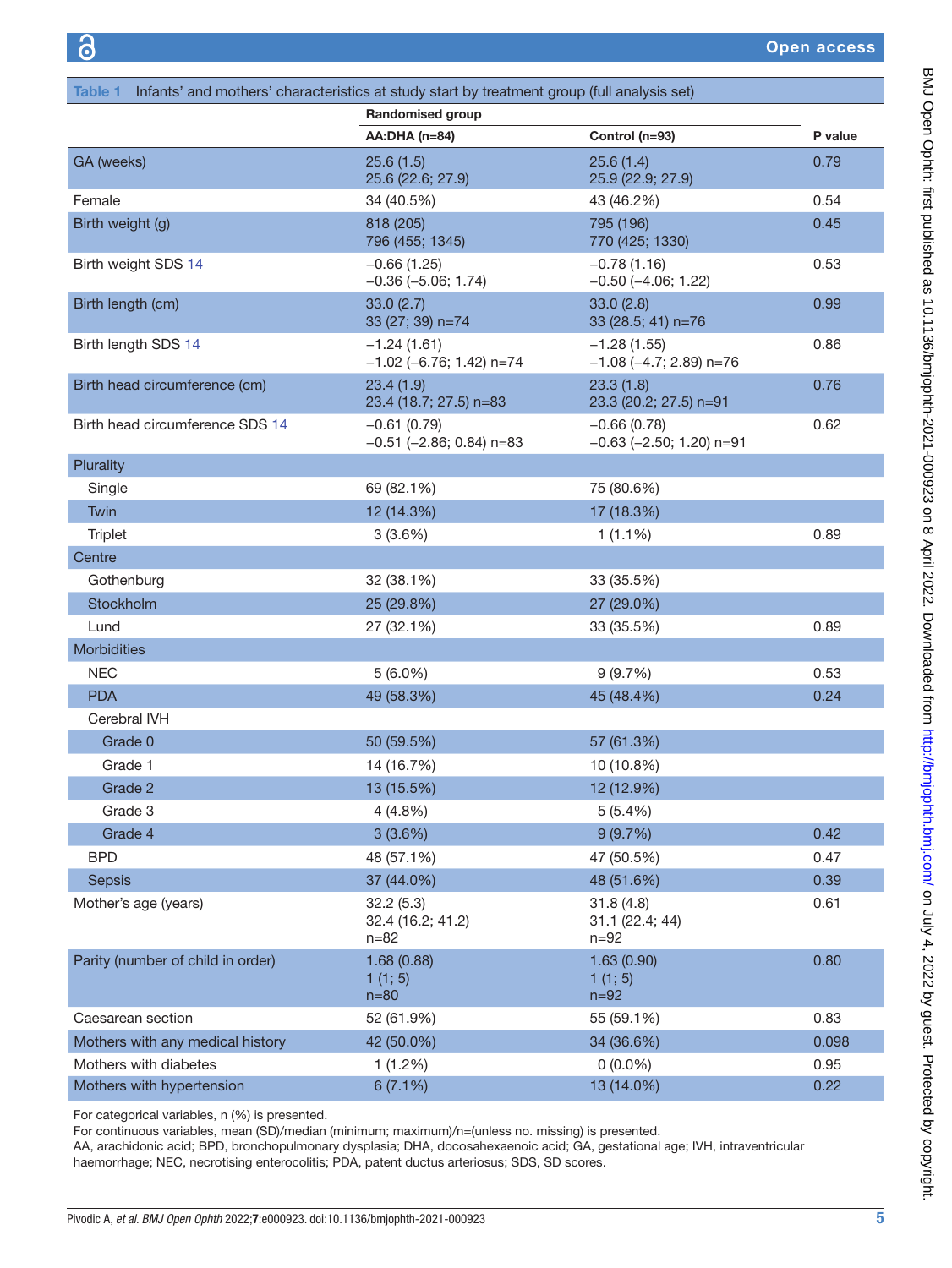# <span id="page-5-0"></span>Table 2 Primary, secondary, adjusted and post-hoc analyses

|                                                                  | Randomised group:<br>AA:DHA (n=84)  | <b>Randomised group:</b><br>control (n=93) | P value | <b>Unadjusted difference</b><br>between groups:<br>mean (95% CI) | <b>Adjusted P</b><br>value* |
|------------------------------------------------------------------|-------------------------------------|--------------------------------------------|---------|------------------------------------------------------------------|-----------------------------|
| Primary analysis: full analysis set                              |                                     |                                            |         |                                                                  |                             |
| Maximum ROP-ActS                                                 | 4.0(4.9)<br>2(0; 14)<br>(2.9; 5.0)  | 5.3(5.6)<br>3(0; 18)<br>(4.1; 6.4)         | 0.11    | $-1.29$ ( $-2.87$ to 0.26)                                       | 0.057                       |
| Maximum mROP-ActS                                                | 4.2(4.9)<br>2(0; 14)<br>(3.1; 5.3)  | 5.4 (5.5)<br>5 (0; 18)<br>(4.2; 6.5)       | 0.14    | $-1.16$ ( $-2.72$ to 0.37)                                       | 0.087                       |
| Secondary analyses: full analysis set                            |                                     |                                            |         |                                                                  |                             |
| Severe ROP (stage 3 and type 1)                                  |                                     |                                            |         |                                                                  |                             |
| No                                                               | 67 (79.8%)                          | 59 (63.4%)                                 |         | 16.3 (2.2 to 30.5)                                               |                             |
| <b>Yes</b>                                                       | 17 (20.2%)                          | 34 (36.6%)                                 | 0.025   | $-16.3$ ( $-30.5$ to $-2.2$ )                                    | 0.0072                      |
| Maximum ROP stage                                                |                                     |                                            |         |                                                                  |                             |
| No ROP                                                           | 35 (41.7%)                          | 37 (39.8%)                                 |         | 1.9 $(-13.8 \text{ to } 17.5)$                                   |                             |
| Stage 1                                                          | 15 (17.9%)                          | 7(7.5%)                                    |         | 10.3 (-0.6 to 21.3)                                              |                             |
| Stage 2                                                          | 17 (20.2%)                          | 16 (17.2%)                                 |         | $3.0$ (-9.6 to 15.7)                                             |                             |
| Stage 3                                                          | 17 (20.2%)                          | 33 (35.5%)                                 | 0.12    | $-15.3$ ( $-29.4$ to $-1.1$ )                                    | 0.057                       |
| Most central zone (grouped)                                      |                                     |                                            |         |                                                                  |                             |
| No ROP                                                           | 35 (41.7%)                          | 37 (39.8%)                                 |         | 1.9 (-13.8 to 17.5)                                              |                             |
| $\mathop{\mathrm{III}}\nolimits$                                 | 11 (13.1%)                          | 7(7.5%)                                    |         | $5.6$ (-4.6 to 15.7)                                             |                             |
| $I$ or $II$                                                      | 38 (45.2%)                          | 49 (52.7%)                                 | 0.51    | $-7.5$ ( $-23.3$ to 8.4)                                         | 0.48                        |
| Plus disease                                                     |                                     |                                            |         |                                                                  |                             |
| No                                                               | 72 (85.7%)                          | 72 (77.4%)                                 |         | 8.3 (-4.2 to 20.8)                                               |                             |
| <b>Yes</b>                                                       | 12 (14.3%)                          | 21 (22.6%)                                 | 0.22    | $-8.3$ (-20.8 to 4.2)                                            | 0.10                        |
| Post-hoc analyses: infants with any ROP in the full analysis set |                                     |                                            |         |                                                                  |                             |
| Maximum ROP-ActS                                                 | 6.8(4.7)<br>7(1; 14)<br>(5.4; 8.2)  | 8.7(4.6)<br>8 (1; 18)<br>(7.5; 10.0)       | 0.039   | $-1.94$ (-3.75 to 0.12)                                          | 0.024                       |
| Maximum mROP-ActS                                                | 7.2 (4.5)<br>7(1; 14)<br>(5.9; 8.5) | 8.9(4.4)<br>8(1; 18)<br>(7.7; 10.1)        | 0.055   | $-1.71$ ( $-3.43$ to 0.03)                                       | 0.038                       |
| Severe ROP                                                       |                                     |                                            |         |                                                                  |                             |
| <b>No</b>                                                        | 32 (65.3%)                          | 22 (39.3%)                                 |         | 26.0 (5.6 to 46.4)                                               |                             |
| <b>Yes</b>                                                       | 17 (34.7%)                          | 34 (60.7%)                                 | 0.013   | $-26.0$ (-46.4 to $-5.6$ )                                       | 0.0057                      |
| Maximum ROP stage                                                |                                     |                                            |         |                                                                  |                             |
| Stage 1                                                          | 15 (30.6%)                          | 7 (12.5%)                                  |         | 18.1 (0.7 to 35.6)                                               |                             |
| Stage 2                                                          | 17 (34.7%)                          | 16 (28.6%)                                 |         | $6.1$ (-13.6 to 25.9)                                            |                             |
| Stage 3                                                          | 17 (34.7%)                          | 33 (58.9%)                                 | 0.0060  | $-24.2$ ( $-44.7$ to $-3.8$ )                                    | 0.0031                      |
| Most central zone (grouped)                                      |                                     |                                            |         |                                                                  |                             |
| $\begin{array}{c} \Pi \end{array}$                               | 11 (22.4%)                          | 7 (12.5%)                                  | 0.28    | $9.9$ (-6.5 to 26.4)                                             | 0.19                        |
| I or II                                                          | 38 (77.6%)                          | 49 (87.5%)                                 |         | $-9.9$ ( $-26.4$ to 6.5)                                         |                             |
| Plus disease                                                     |                                     |                                            |         |                                                                  |                             |
| No                                                               | 37 (75.5%)                          | 35 (62.5%)                                 |         | 13.0 (-6.4 to 32.4)                                              |                             |
| <b>Yes</b>                                                       | 12 (24.5%)                          | 21 (37.5%)                                 | 0.22    | $-13.0$ ( $-32.4$ to 6.4)                                        | 0.11                        |

For continuous variables, mean (SD)/median (minimum; maximum)/(95%CI for mean using the inversion of Fisher's non-parametric permutation test)/n=is presented.

\*Adjusting for GA (weeks) and centre using multivariable linear regression handling AA:DHA intervenion group as the main effect variable, and ROP-ActS, mROP-ActS, ROP stage and zone as dependent variables in separate analyses. For severe ROP and plus disease as outcome (dependent variable), multivariable logistic regression was used instead.

AA, arachidonic acid; DHA, docosahexaenoic acid; GA, gestational age; mROP-ActS, modified Retinopathy of Prematurity Activity Scale; ROP, retinopathy of prematurity; ROP-ActS, Retinopathy of Prematurity Activity Scale.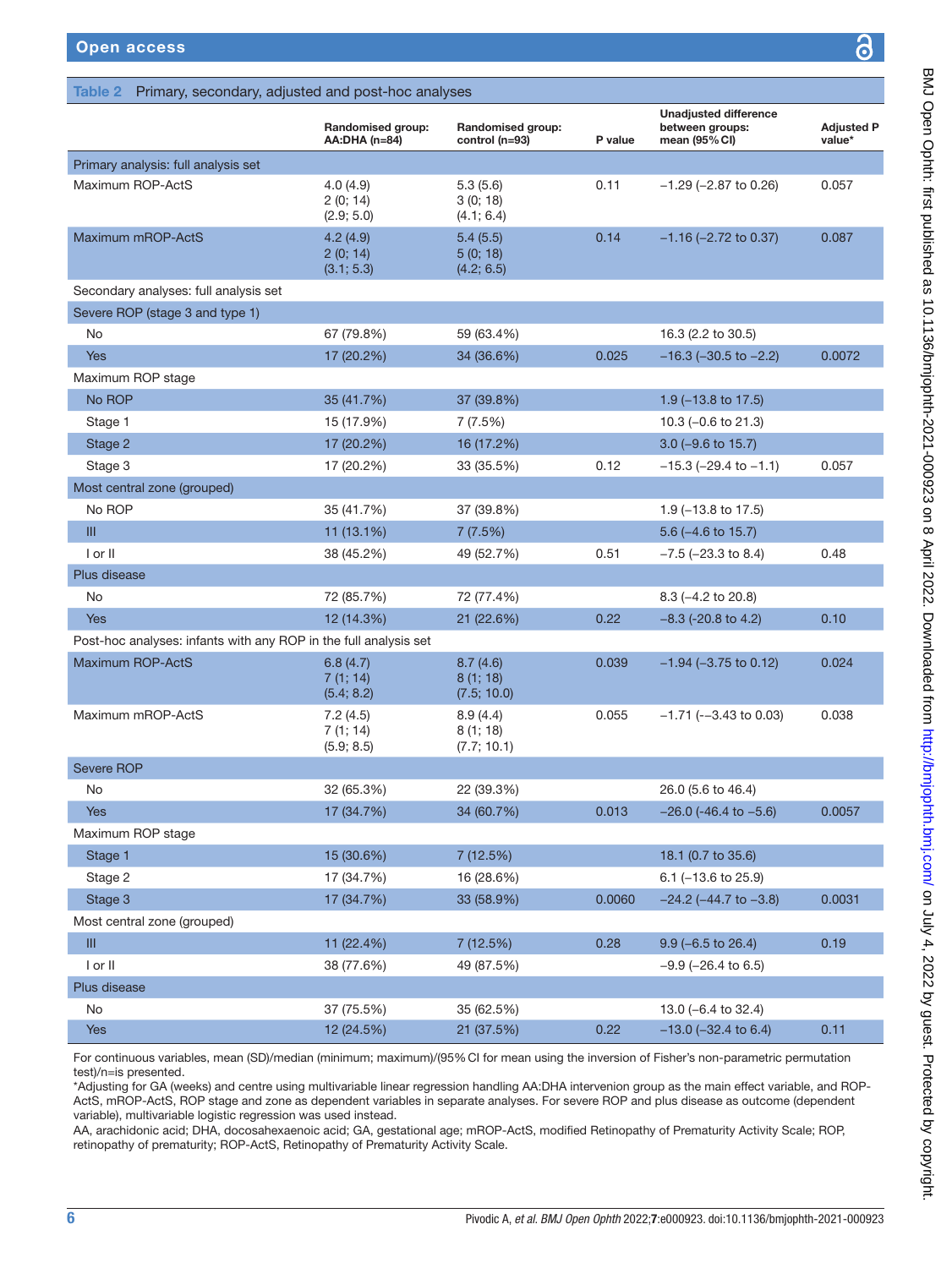

Figure 2 Longitudinal ROP-ActS values by treatment groups on at risk data set, including all data points from the existing ROP examinations without imputation for (A) all infants, (B) boys, (C) girls, (D) GA 22-24 weeks, (E) GA 25-26 weeks and (F) GA 27 weeks. The estimated mean values are not showing expected mean for the whole prematurely born population in this study, but only for infants that require ROP screening at different postnatal time points. Not all infants have regularly reported values over time, since the ROP screening examinations are individually defined for all infants. AA, arachidonicacid; DHA, docosahexaenoicacid; GA, gestational age; ROP, retinopathy of prematurity; ROP-ActS, Retinopathy of Prematurity Activity Scale.

as recommended. $916$  It also fulfilled the requirement of clinical relevance as it identifies infants with the highest risk for end-stage ROP. Furthermore, both preclinical and clinical studies have demonstrated that higher levels of AA and DHA fatty acids have protective effects against pathological neovascularisation and severe ROP. Hence, the study's primary variable was also evidence based.<sup>[18–21](#page-8-14)</sup>

Given the information above, we ask ourselves: What advantage would be gained by introducing an ROP-ActS in such a trial?

First, a well-ordered continuous scale would be a more sensitive measure promoting even smaller confirmatory clinical trials to have a successful outcome, provided that the treatment of interest benefits a cohort uniformly along the scale. In the retrospective validation study of ROP-ActS, including 535 infants and 3324 ROP screening

<span id="page-6-0"></span>examinations, we concluded that the original ROP-ActS was relatively well ordered against the short-term outcome, treated ROP. It was proposed to switch scores 3 (zone II stage 1) and 5 (zone III stage 3).<sup>[12](#page-8-8)</sup> In the current study, the percentage of infants with score 3 that finally led to ROP treatment was 24%, and for score 5 was 22%, compared with 33% and 14% in the retrospective study. The decision for switching the scores 3 and 5 would not be as substantiated in this study as in the previous one. Therefore, the scale's well-ordering characteristic against various outcomes needs further evaluation.

Second, an approximately linear continuous scale would imply better prediction ability and facilitate the statistical evaluation. Studying a continuous scale as a linear variable in a regression analysis would mean that we only require one parameter to be estimated, implying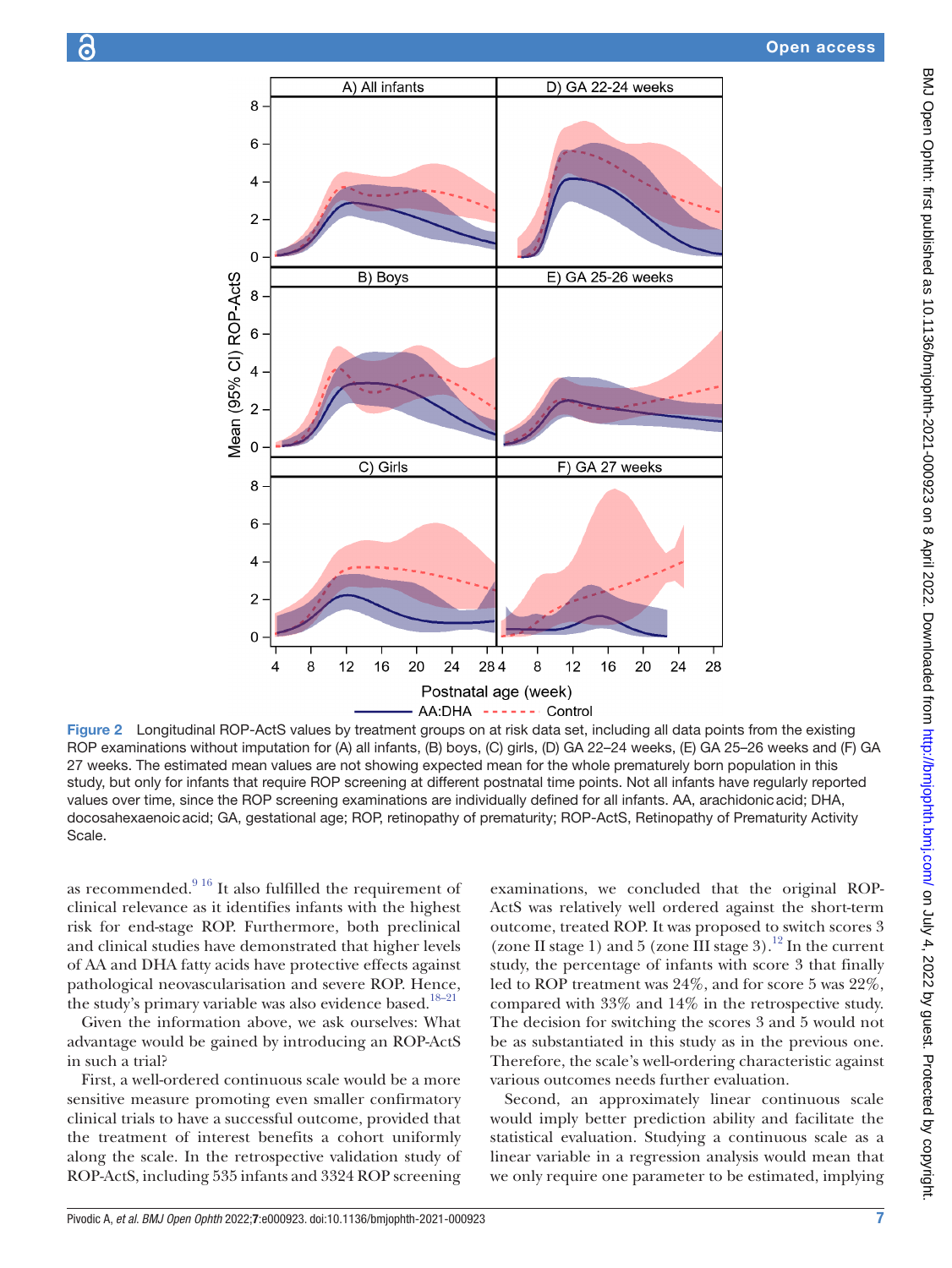a simpler statistical analysis. Besides increasing the power, this would also contribute to the well and clearly defined study variable. To achieve a completely linear scale, with regards to different populations, outcome and treatments, would be a monumental, if not impossible exercise. However, it is important to continue to try to find an approximately linear scale versus most commonly studied outcomes. It should be emphasised that in assessing the linearity of a scale, we must evaluate its linearity in predicting a certain outcome, and linearity on the components of the studied treatment. For example, in the current study, we reported similar percentages between the treatment and a non-treatment group for infants with no ROP, but noted treatment differences for more severe ROP. A discrete linear scale does not need to have the same difference between each of the two consecutive scores. Neither does it need to have one score per combination of the three variables. Some combinations might have the same risk for the outcome of interest, and some combinations might not be clinically justifiable. In the retrospective and the current study, no infants with scores 4 (zone III stage 1+), 6 (zone III stage 2+), 11 (zone II stage  $1+$ ),  $15$  (zone I stage  $1+$ ) and  $17$  (zone I stage  $2+$ ) were observed. More extensive future studies will reveal whether those scores are non-existing or are just rare. Given the rare observation of certain combinations of the three variables currently comprising the scale (stage, zone and plus disease), the methodical development of an ROP-ActS scale and evaluation of its linearity and well-ordering characteristic in relation to various ROP outcomes would require large data sets, including longitudinal follow-up. Following the recently published third edition of the International Classification of ROP, initiated due to subjectivity issues in diagnostics, regression and re-activation of the disease due to new therapies and new features identified through innovations in imaging, the classification of ROP has been further refined with new ROP-related metrics.<sup>22</sup> Therefore, ROP experts should help decide whether any of these new metrics are suitable for incorporation into the scale.

Third, early postnatal values of a well-ordered and an approximately linear scale might potentially detect the treatment effect already in the early follow-up that could imply shorter duration of clinical trials.

Last but not least, longitudinal postnatal values of a wellordered and an approximately linear scale could be used for identifying different patterns of ROP development for different subgroups, important for understanding physiological processes. In an exploratory study, we visually distinguished different profiles for the two sexes and GA strata for the investigational product and the control group. Those interactions were significant. Larger data sets could be used to identify mean levels and ranges for specific GAs or other relevant subgroups.

The prevention of ROP by AA:DHA supplementation was shown to be significant on the most severe parts of the disease scale, severe ROP 20% versus 37%, but not overall, any ROP 58% vs 60%, in the AA:DHA versus the

control group. Therefore, on one hand, such a continuous severity scale would not be a better primary variable candidate for therapies that do not uniformly reduce the incidence along the entire severity scale. On the other hand, therapies that are active uniformly on the complete severity profile of the disease would benefit from choosing a continuous severity scale over a dichotomous variable.

The strength of this study is its prospective design of a randomised clinical trial with well-defined and controlled study variables. The analyses were predefined. For the context of validating the scale, the relatively small sample size in relation to the rare studied outcomes and certain combinations of the scale is a limitation. However, the power calculation was performed before initiation of this substudy's analyses, although it was found to overestimate the observed treatment effect based on the current version of the scale. In the current and the retrospective study, only scores 1–18 were examined due to unavailable data for longer term outcome. Additionally, post-treatment validation is still lacking for the scale. However, having ROP-ActS planned as one of the study's secondary variables, the post-treatment validation will hopefully be feasible in the FIREFLEYE trial that aims to compare the effect of Eylea versus laser therapy.<sup>[11](#page-8-16)</sup>

In this study, we conclude that the MDM study's primary variable, severe ROP, was a better candidate for discrimination of the preventive effect of the AA:DHA supplementation versus no supplementation than the evaluated ROP-ActS, ROP stage, zone and plus disease. The ROP-ActS requires further validation on large data sets with longitudinal follow-up concerning its well ordering and linearity against relevant short-term and long-term outcomes and ROP treatments, and potential update of the scale.

#### Author affiliations

<sup>1</sup>Department of Clinical Neuroscience, Institute of Neuroscience and Physiology, Sahlgrenska Academy, University of Gothenburg, Gothenburg, Sweden <sup>2</sup>Mary MacKillop Institute for Health Research, Australian Catholic University, Melbourne, Victoria, Australia <sup>3</sup>Sahlgrenska Osteoporosis Centre, Institute of Medicine, University of Gothenburg, Gothenburg, Sweden 4 Department of Ophthalmology, Boston Children's Hospital, Harvard Medical

School, Boston, Massachusetts, USA

<sup>5</sup>Institute of Health Care Science, Sahlgrenska Academy, University of Gothenburg, Gothenburg, Sweden

<sup>6</sup>Department of Physiology/Endocrinology, Institute of Neuroscience and Physiology, Sahlgrenska Academy, University of Gothenburg, Gothenburg, Sweden

<sup>7</sup>Department of Mathematical Sciences, Chalmers University of Technology, Gothenburg, Sweden

8 Department of Laboratory Medicine, Institute of Biomedicine, Sahlgrenska Academy, University of Gothenburg, Gothenburg, Sweden

Acknowledgements We want to thank the whole Mega Donna Mega trial's study team, all the participating infants and their parents/guardians who made these invaluable data collected and available for research.

Contributors Full access to all of the data in the study and took responsibility for the integrity of the data, the data analysis accuracy, and responsible for the overall content: AP and AH. Concept and design, analysis or interpretation of data, critical revision of the manuscript for important intellectual content and approval of the final manuscript: all authors. Acquisition of data, obtained funding and